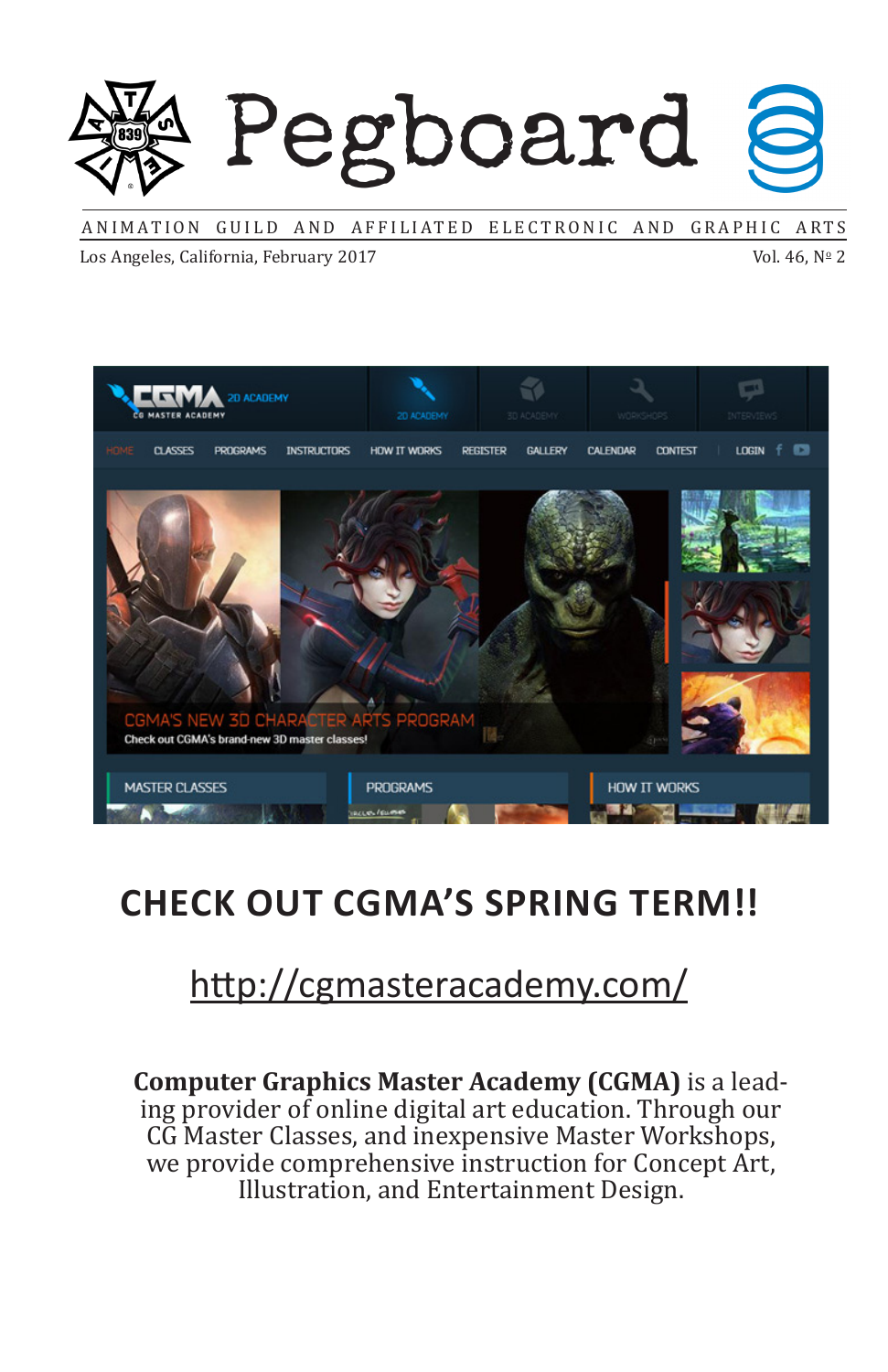#### IN THIS ISSUE:

| From The Business Rep: The Four Pillars of Success.  8 |  |
|--------------------------------------------------------|--|
|                                                        |  |
|                                                        |  |

**THE PEG-BOARD** is published monthly by The Animation Guild and Affiliated Optical Electronic and Graphic Arts Local 839 IATSE, 1105 N. HollywoodWay, Burbank, CA 91505-2528 phone (818) 845-7500 t fax (818) 843-0300 pegboard@animationguild.org \* www.animationguild.org

#### **PRESIDENT** Laura Hohman

**RECORDING SECRETARY** Paula Spence

**SERGEANT-AT-ARMS** Robert St. Pierre **BUSINESS REPRESENTATIVE** Jason MacLeod

**VICE-PRESIDENT**

Karen Carnegie Johnson

**PEG-BOARD EDITOR**

Laura Hohman

#### **EXECUTIVE BOARD**

Lisa Anderson \* Bronwen Barry \* David Chlystek \* Bill Flores Cathy Jones \* Steve Kaplan \* Jason Mayer Jeanette Moreno King \* Candice Stephenson \* Dave Thomas \* David Woo

**TRUSTEES**

Bronwen Barry \* David Chlystek \* Jeanette Moreno King

#### **SHOP STEWARDS**

Greg Colton (*Fox Animation*) \* Daniel Duncan (*Marvel*) \* Daniel Elson *(Cartoon Network)*  Miho Tomimasu *(Nickelodeon)* \* Ray Leong (*Dreamworks TV*) \* Caitlin Elise Willis (Robin Red Breast)

All contents © 2017 by TAG Local 839 IATSE.All rights reserved. ISSN 1523-9365. Publications of *bona fide* labor organizations may reprint articles from this newsletter so long as attribution is given.You can stop by the Animation Guild office weekdays between 8:30 am and 5 pm and pick up current or recent back copies of *The Peg-Board*, free of charge.

**PEG-BOARD SUBSCRIPTION POLICY:** Active members automatically receive The Peg-Board free of charge. Members on honorable withdrawal may continue to receive the newsletter without charge by sending an annual written request on or before the expiration date on the mailing label. The subscription rate for suspended members and non-members is \$10.00 per year (\$15.00 foreign, check in U. S. funds), checks made out to the Animation Guild and sent to 1105 N. Hollywood Way, Burbank, CA 91505-2528, U.S.A.







IATSE LOCAL 839

 $1.1.1.1$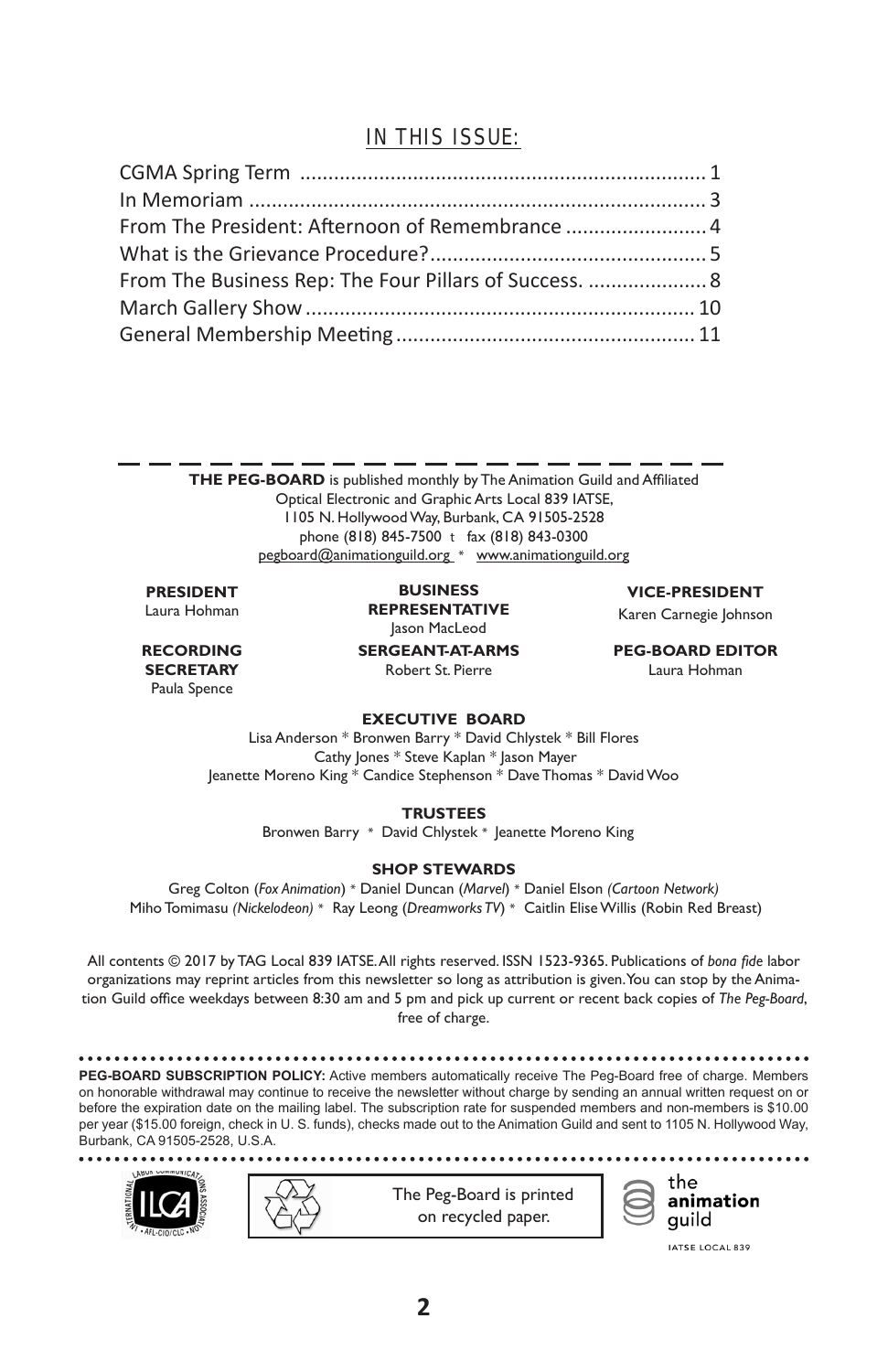#### **IN MEMORIAM**

**ANN GUENTHER** began her career in animation as an inker on the Disney classic "Sleeping Beauty".

In those days, she was fresh from Pennsylvania, without money or contacts in the business ... or very much artistic training. One bright morning on the Disney lot, she encountered Walt Disney. He asked her, "What are you doing here so early?"

She answered, "I get here early every morning, Mr. Disney. I have to, because I hitchhike to work." Ann was eighteen at the time. And Walt Disney was surprised.

Ms. Guenther returned to Disney as a full-fledged background artist after working on the lot as an inker in the late 1950s, one of the first women to ever accomplish this feat.

Ann worked in the Disney background department when supervisor Al Dempster ran it in the sixties and seventies, and went on to a career wielding brushes and paint that spanned decades. Among her many theatrical credits: Robin Hood, The Rescuers, Space Jam, Winnie the Pooh and The Iron Giant. Ann was also a prolific background artist for a wide array of TV shows that includes Tiny Toon Adventures, Pinky and the Brain and The Flintstones, among numerous others.

Ann passed away from pneumonia on January 24th, 2017. She was 79. --

**JOHN WATKISS** was 54. He was known for his work on Tarzan, The<br>Emperor's New Groove, and Atlantis. He had been living in England the last few years.

--

Simpson's animator **SOO AN KIM** passed away after suffering a heart attack at the age of 62. A loving husband, father and grandfather, Soo Ann is survived by his wife Eunha Kim, his two sons and three grandchildren. Our deepest condolences to Soo An's family and loved ones.

Soo An was a treasured member of our Simpsons Animation Crew for more than 12 years, having contributed so much of his friendship, his time and his amazing talent to our journey together on The Simpsons. Soo An worked on over 80 episodes of the Simpsons, and The Simpsons Movie, as one of our most accomplished character layout artists. Over his nearly 40-year career in Animation, he worked on many other shows, including Teenage Mutant Ninja Turtles and Aeon Flux.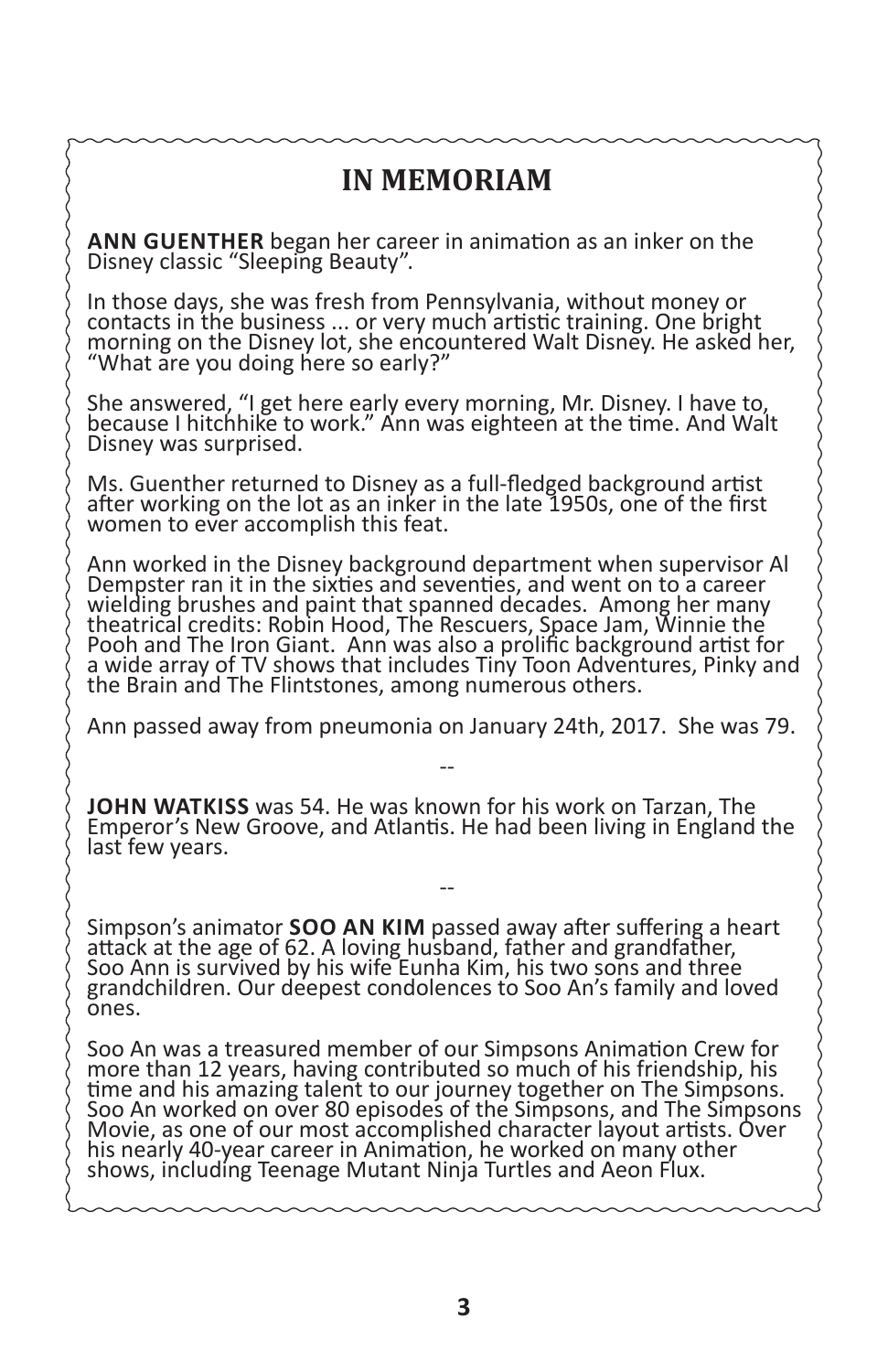#### FROM THE PRESIDENT LAURA HOHMAN

#### **AFTERNOON OF REMEMBRANCE**

This year I attended TAG's annual Afternoon of Remembrance on February 11th for my first time.

In the past, the idea of spending one of my free weekend afternoons at a memorial didn't really interest me; Largely because, not having been in LA very long, I had no real connection to any of the people that were being remembered, and none of my friends were attending.

Since becoming President, I have actively been trying to bridge the divides and learn more about all of our membership, which means participating in things our membership cares about. Let me tell you, no one cares more passionately about the AOR (Afternoon of Remembrance) than our Executive Board member Bronnie Barry. Her enthusiasm and big heart is contagious, and swayed me to volunteer to help out as much as I could.

For all the other people out there who were like me, do not miss next year's event. AOR surprised me. Like... really surprised me.

Really? Yes.

Sure this was a memorial, but more than anything, I learned about how amazing our industry is. We have so many incredibly talented and well rounded members. People who help each other out in the best ways, who hold each other up in tough times, and who continue to inspire those they knew even after they have passed.

Though 3-5 minutes doesn't seem like a very long time to break down a person's life, who they were, and the legacy they have left, I felt that after those few minutes, I had learned something about that person. They were real.

I learned about a man, who wasn't just a great Disney Background painter, but who also spent time with the Dalai Lama, got a Doctorate in Acupuncture, and was an apprentice in Mexico City under the amazing muralists of the time. Just Whoa.

Though I never had met any of those being remembered, their

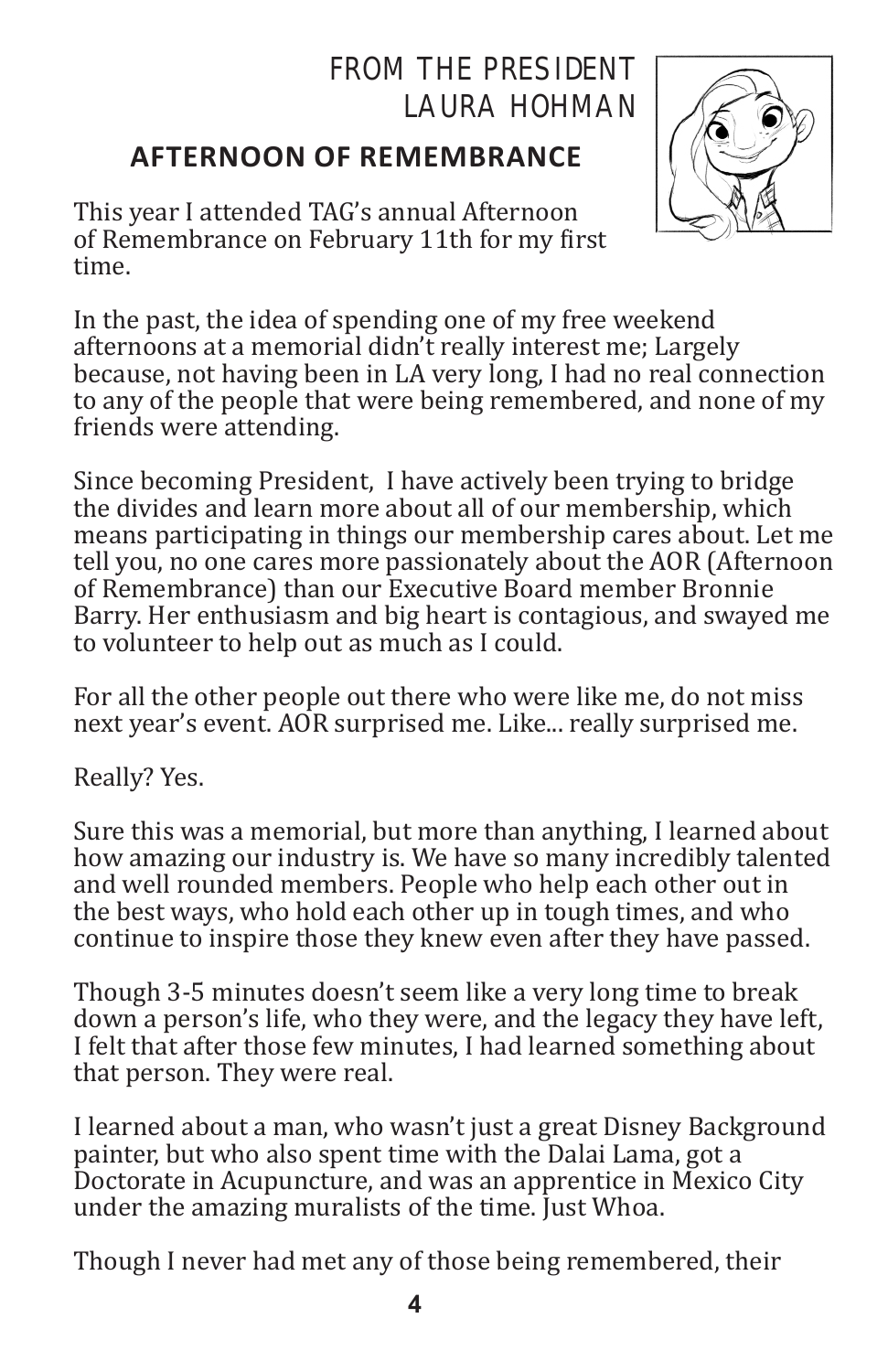stories were charming. The friends and loved ones in attendance who spoke for them all were moving and full of warmth.

Our Union and membership is steeped in so much history, and knowledge, I know see that attending AOR, I truly appreciate those members who have paved the way for my own career.

This event, cosponsored by TAG, WIA, and ASIFA-Hollywood, brought the whole industry together. When remembering the lives of those lost, its nice to see everyone banding together. Though every organization has its own goals, this event brought us together to truly celebrate the memories of incredible talent.

This event, and the stories of sensational lives, left me wondering how I was going to be remembered. Things have started falling more into a manageable perspective. No one will speak about how much overtime I worked, or how much money I made, but I hope instead, they will talk about the terrible jokes of mine they laughed at, or how I possibly made the Union a little bit stronger than before I had come.

Again, all I can say is, please attend next year if you can. For the Union who has lost talented members, for the coworkers who have lost mentors and friends, to families who have lost their loved ones, and also for yourself. You may just be inspired.

*Thanks to Bronnie, Tom Sito, all those who spoke, and all those who were involved!! (art below by Tom Sito)*

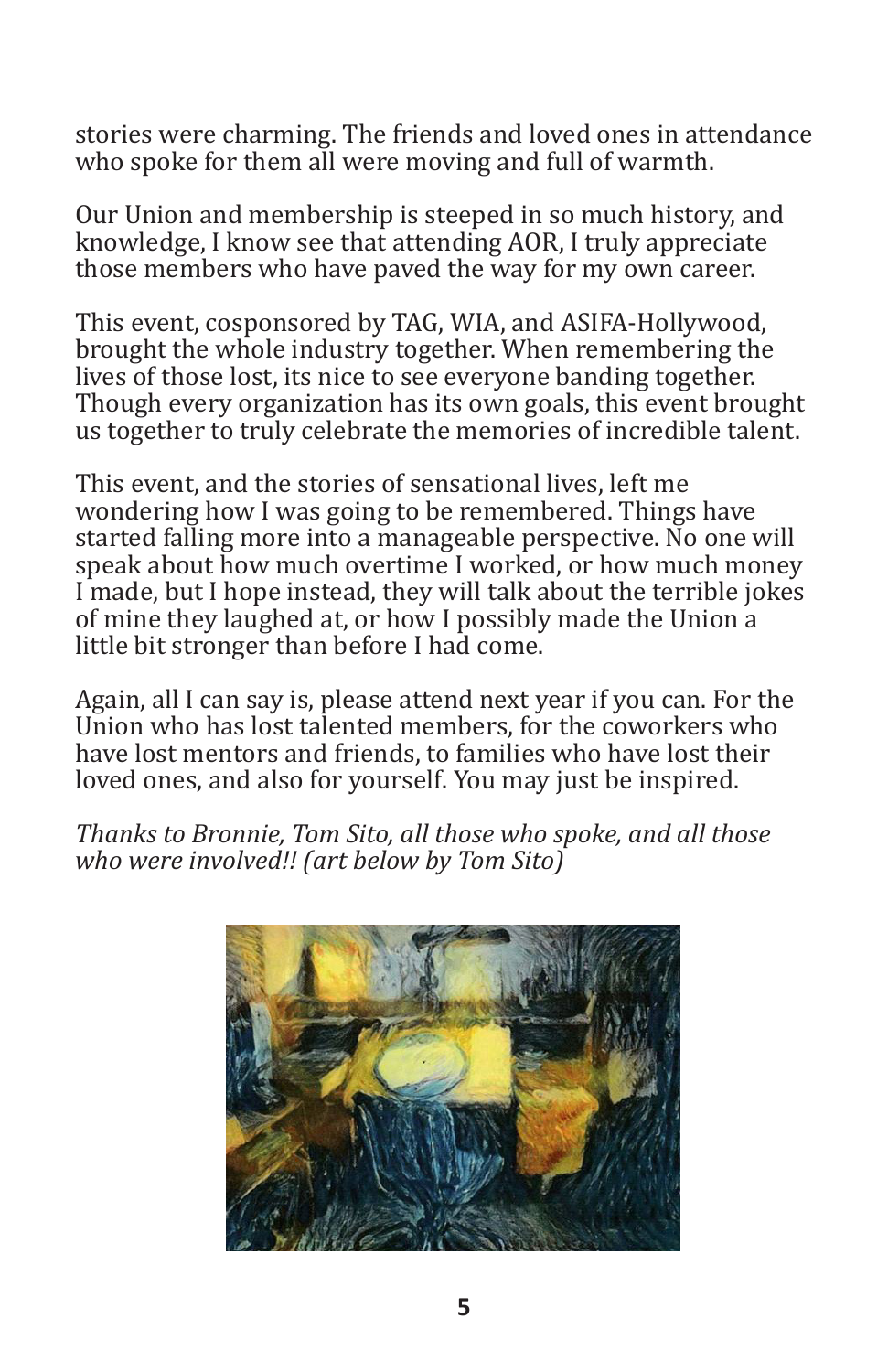#### **WHAT IS THE GRIEVANCE PROCEDURE?**

Some members indicated they weren't aware of what a grievance was. This article is meant to shed some light on that contractual procedure.

The grievance procedure is outlined in Article 15 of the IATSE Local 839 Collective Bargaining Agreement (http://839iat.se/ TAG-CBA, pages 36-41). It details the set of steps the union or the producers have to correct an infraction of any of the agreed stipulations in the contract. The TAG CBA includes the "No Strike – No Lockout" clause which states neither the union nor the producers can evoke a work stoppage to address such concerns. In order to provide a remedy for either side to a perceived infraction of the agreement, the Grievance Procedure was introduced.

The grievance procedure provides four "Steps" in resolving studio-employee issues. They're designed to provide a solution to the simple problems quickly, while still addressing concerns that are more difficult to resolve.

#### **Step 1 – The Phone Call**

This step requires that the party who feels they've identified a contractual infraction to notify the other party of that infraction. The language states that both the union and the producer representative discuss the matter and reach a conclusion "if at all possible". Should this discussion not result in an agreement, the parties move to Step 2.

#### **Step 2 – The Letter**

The aggrieved party clearly states the nature of the issue, and cites the specifics of the actions that address the infraction (meaning the when, where and how it happened) and the sections of the contract they feel the other side has violated and what the grievance aims to achieve. There are a few days given for each side to question and clarify their positions before representatives of each side are mandated to meet and have a discussion aimed to rectify the concern. Should there not be an agreement on how to address the concern, the matter moves to Step 3.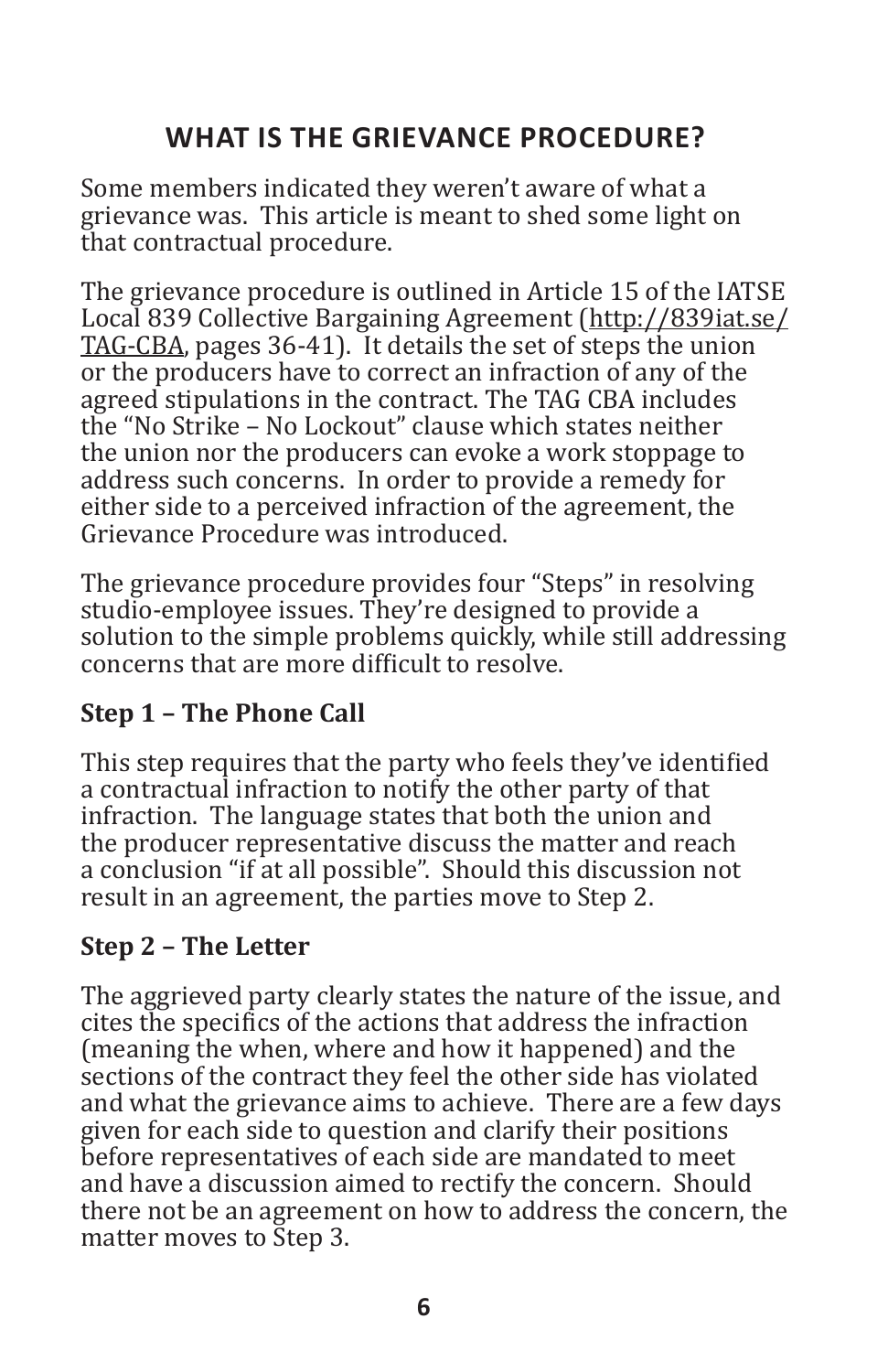#### **Step 3 – The Grievance Committee**

The matter is discussed by union representatives and producer representative in front of an International Representative of the IATSE and representatives of Contract Services Administration Trust Fund (CSATF); one for each side. This step attempts to bring neutral parties into the discussion with the intent of finding a resolution that both aggrieved parties can accept.

The meeting of the committee usually takes place at a boardroom in the CSATF offices in Burbank. This meeting is meant to be informal. The union and producer representatives state their positions and the CSATF members then help to guide the conversation to a possible resolution. Should no resolution be forthcoming, the matter goes to Step 4.

#### **Step 4 – Binding Arbitration**

This is the final step in the process. An arbitrator is selected and the matter is brought to the arbitrator as it was defined in the Step 2 letter. The arbitrator gives a decision based on the arguments presented, and the language of the contract. The arbitrators decision is final and binding.

The full four steps of grievance arbitration are generally used sparingly. Most times, disputes are resolved before binding arbitration happens. But there are those tangled problems that only reach a solution after an arbitrator has rendered a decision. And that's when the Grievance Procedure is worth its weight in gold.

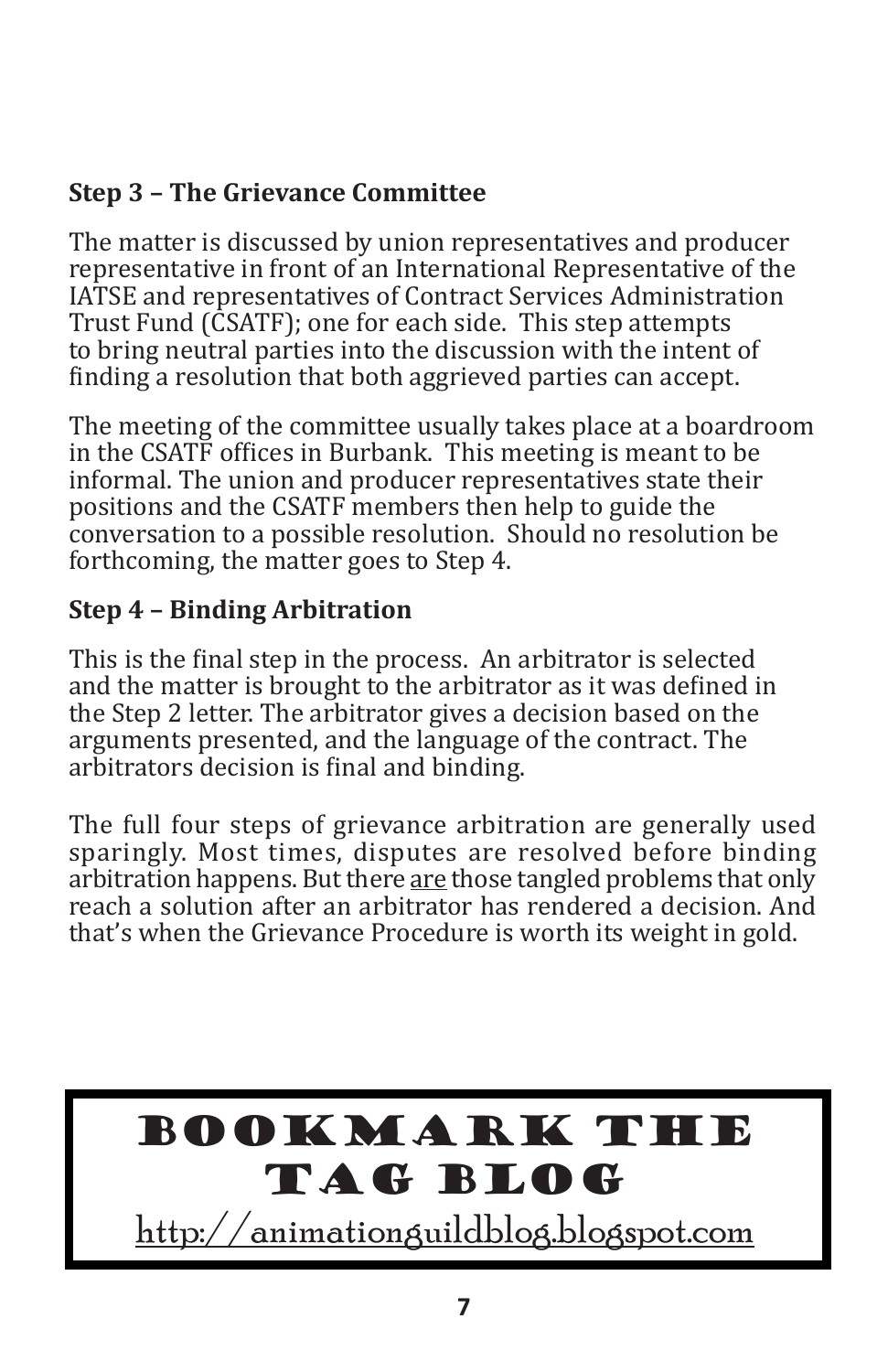### FROM THE BUSINESS REPRESENTATIVE JASON MACLEOD

#### **THE FOUR PILLARS OF SUCCESS**

At the start of this month I traveled to the General Executive Board meeting - twice a year our parent organization, the IATSE holds this gathering. Sitting

in the back of the hall taking notes, I had time to think about some ideas that IATSE President Matt Loeb put forward nearly four years ago when he was re-elected to office.

President Loeb outlined what he called the Pillars of Success: Leadership, Skills and Safety, Activism and Communication.

"It is through these pillars," President Loeb said, "that we will strengthen the infrastructure over the next four years to ensure the success of this great Union."

Here's how we're interpreting these themes at the Animation Guild:

**Leadership** - As the Business Representative, I see leadership as a combination of four roles: coach, teacher, advocate and judge. As an individual, I recognize that my ability to shape my environment is limited. Some things are beyond my power. When I work together with others, in union, things change. Together, we can do tremendous things. Our union is a team, and a team needs a coach. When we encounter something new, it's an opportunity to learn, and my role becomes that of a teacher. In disputes with studio management, I am both an advocate for artists and sometimes, a judge. But leadership isn't about me - it's about you. How are you leading in your workplace and community? Do you see opportunities to coach, teach, and be an advocate for others? Could you be a mentor? There's a need. Step up.

**Skills and Safety -** It goes without saying that you have to stay current in this business. We do not have the same on-location safety hazards that other crafts have, but the technology and skills needed to be a successful, productive artist in Animation are constantly changing - you need to be a life long learner. At the Guild, we connect members to training - we hold art classes at the Guild through the American Animation Institute. Thanks to an employer-paid trust fund, we also offer classes through Eido -

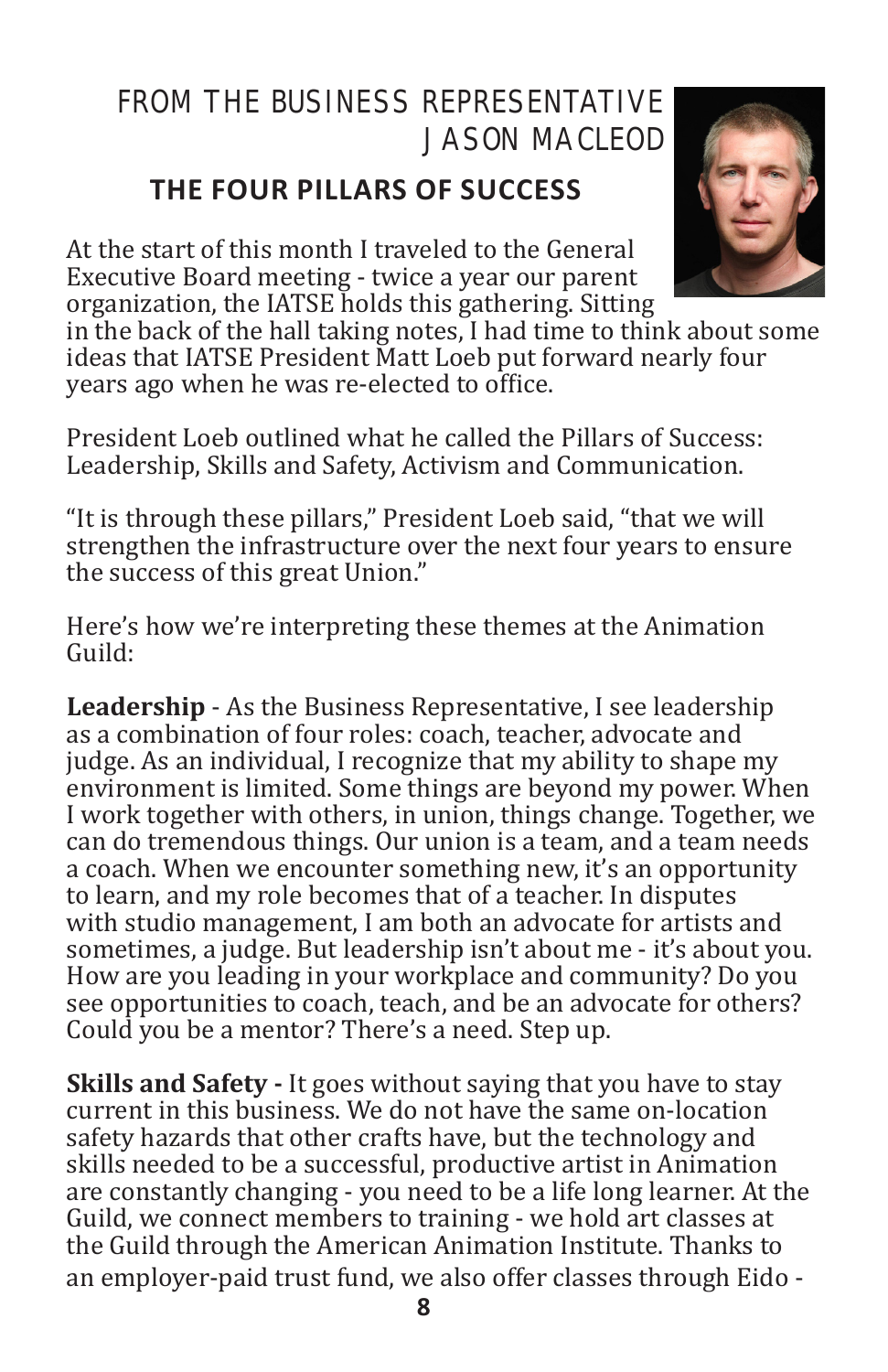some partially reimbursed, some fully reimbursed. Free training! Please contact Mike Sauer (msauer@animationguild.org) for more details - or search for 'classes' on our website.

**Activism** is about doing things and getting involved. It is about stopping to think about the bigger picture - and what you personally can do to help shape it. At the Board meeting, we were privileged to hear Louisiana Congressman Cedric Richmond (D-New Orleans) speak. "Don't just be in it to make a living," said Congressman Richmond, "be in it to make a difference." It was the quote of the week. That's activism. Making a difference.

**Communication** is the glue that holds everything together. Regular, clear and frequent communication is the best way to build and keep a relationship. E-mail, texts, phone calls and face-to-face communication - all forms have their strengths and weaknesses. E-mail is very effective from a time perspective, but it doesn't have the richness and nuances of in-person interaction. That's why you'll see me in person at your studio from time to time - there is no substitute. Busy, with a full schedule? Take advantage of what social media can offer and join the Animation Guild closed group on Facebook. We want to communicate with you, and we want you to communicate with us and your fellow artists.

These pillars of success don't just apply to your involvement with the Union. Think about it - how in your daily life can you be the best version of yourself? Have you been a great communicator? Is there something you have wanted to learn, but have not managed to make the time for it? Is there an opportunity for you to do something selfless for another? So act. Lead yourself - and in doing so be an example to others. Remember that it all starts with you.

Yours in solidarity,

Jason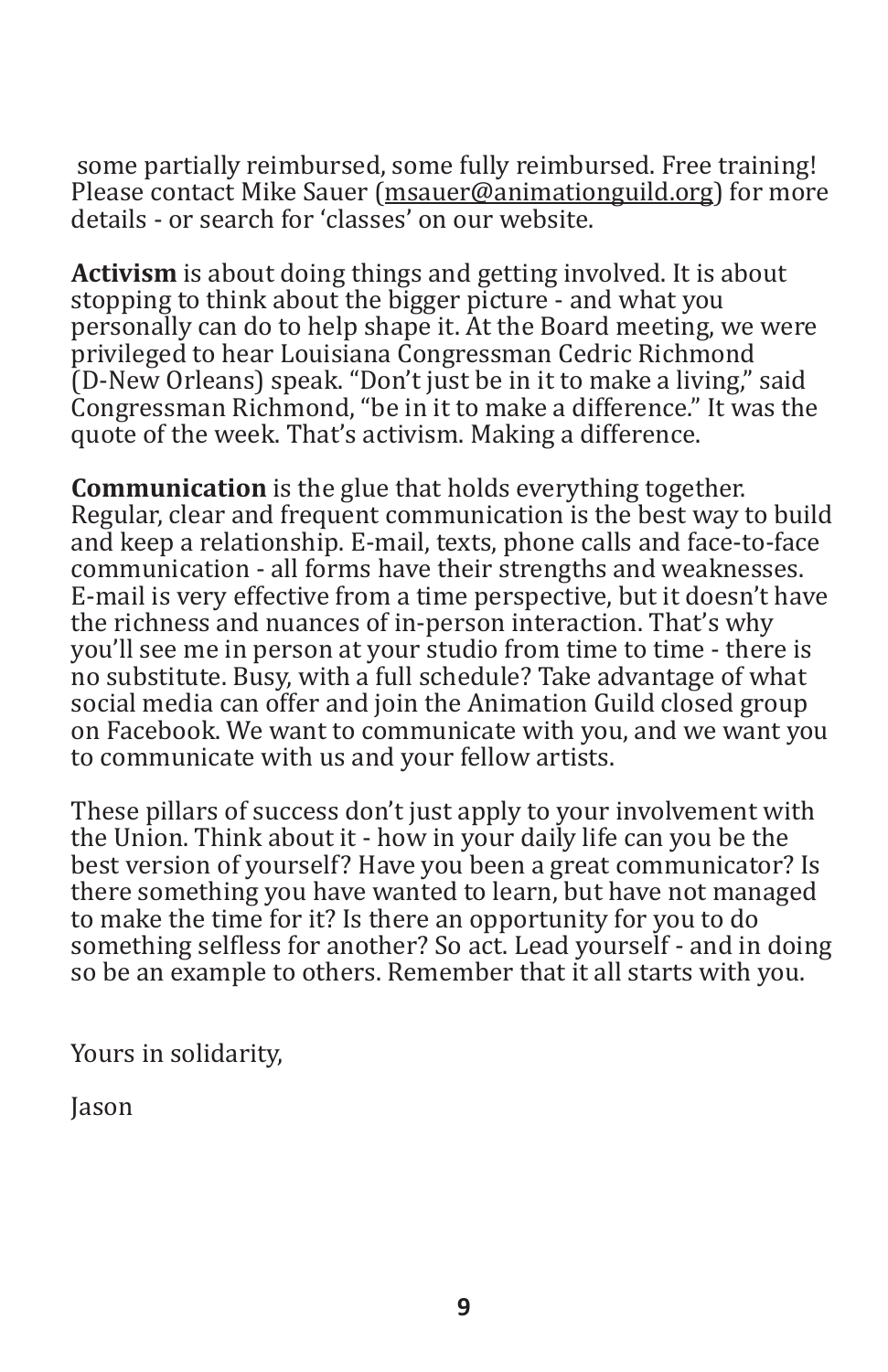

#### *Opening Reception Friday, March 3rd, 2017 6-9 pm*

Rebecca Rees studied illustration at The Art Center College of Design in Pasadena, CA. She worked for 20 years in the animation industry as an animator, storyboard artist, and in story development. Most of those years were spent at Walt Disney Feature Animation. Rebecca was a directing animator on The Brave Little Toaster, and worked in the story department on Disney's Beauty and the Beast, and also Aladdin. Her work has taken her from Taipei, to London, to beautiful downtown Burbank.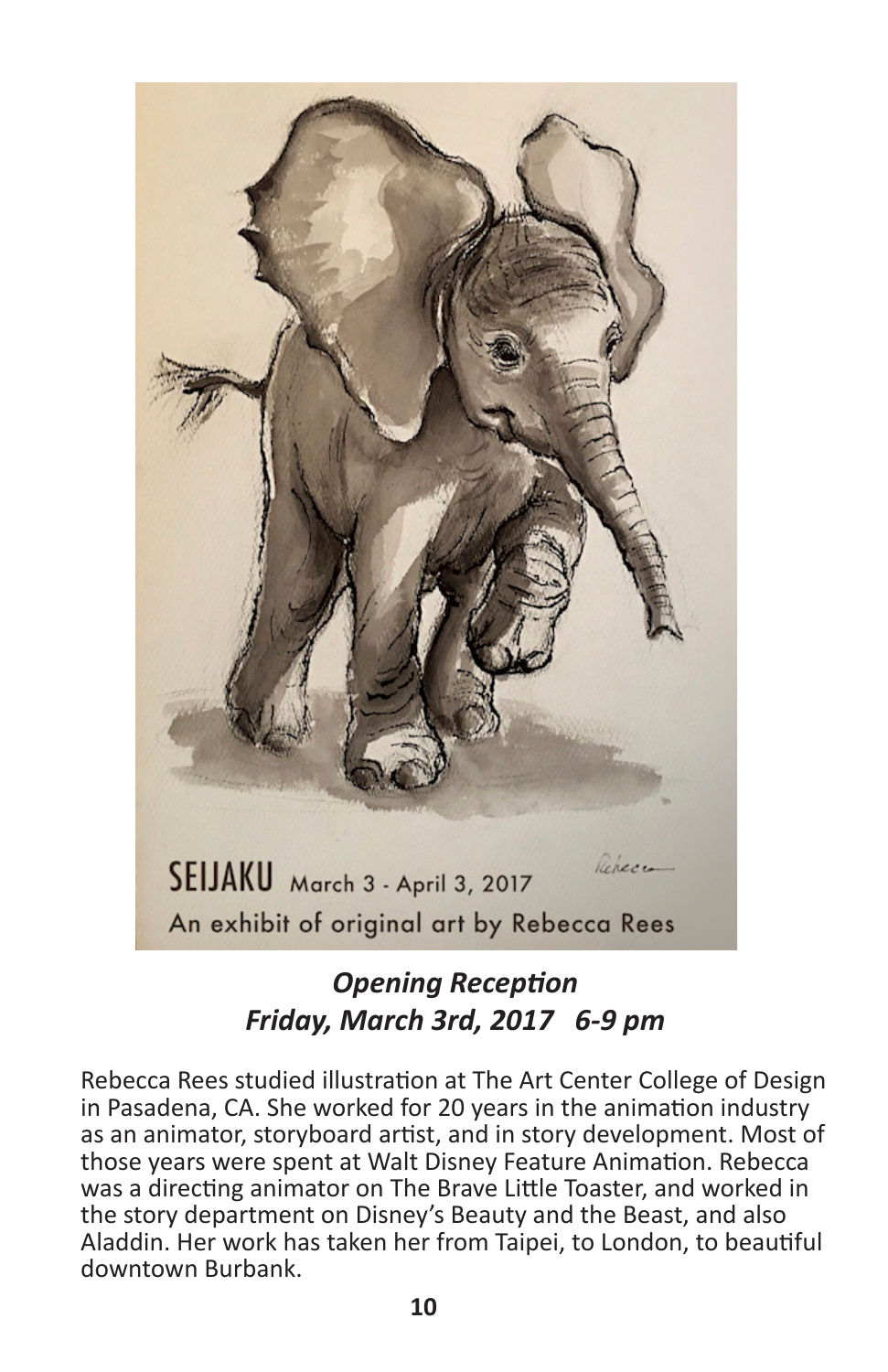# OUR NEXT: GENERAL MEMBERSHIP MEETING

# **Tuesday, March 28th 6:30 Pizza 7:00 Call to Order**

The Animation Guild 1105 N. Hollywood Way, Burbank